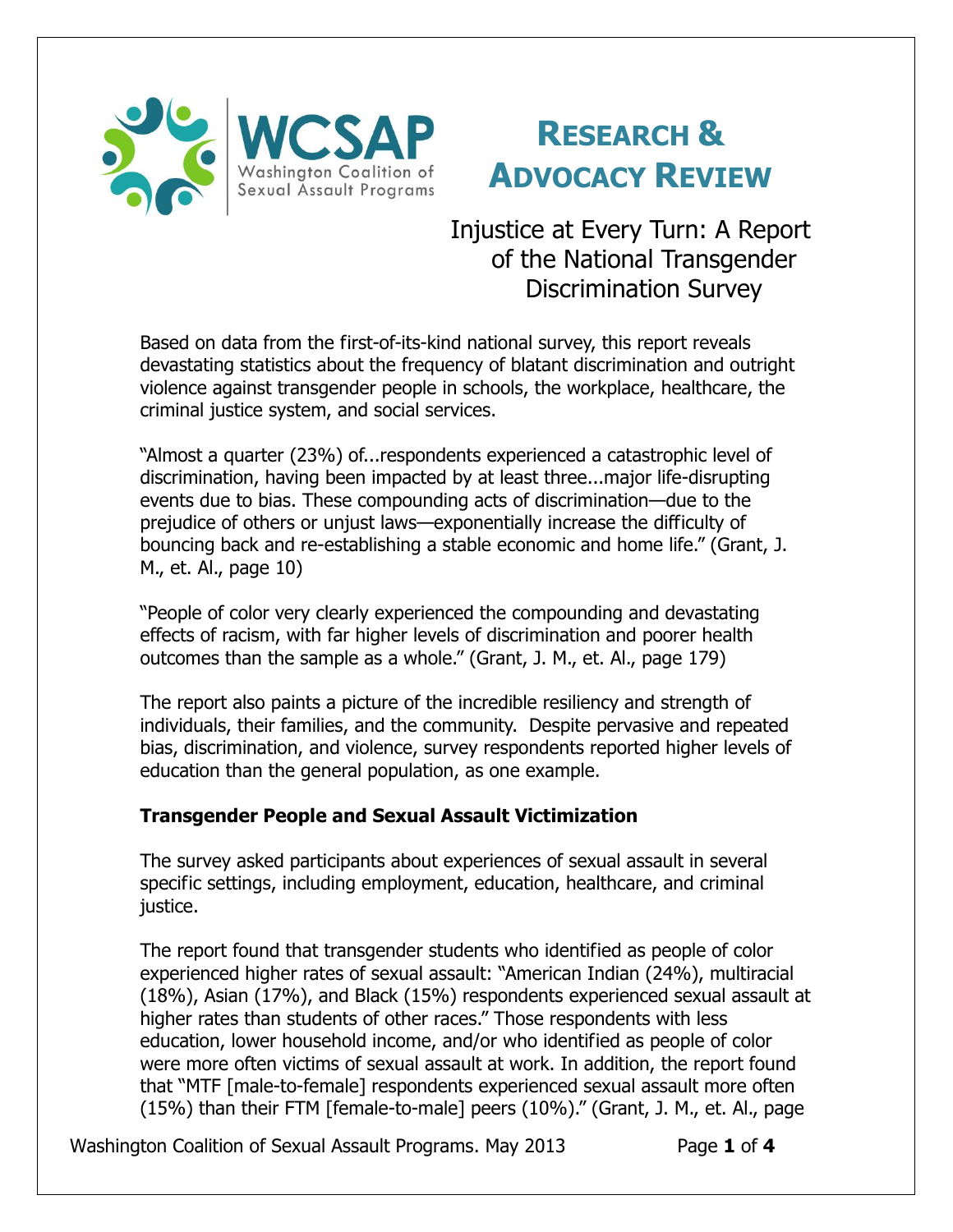- Six percent (6%) of respondents reported being sexually assaulted by someone at work because of being transgender or gender nonconforming. (Grant, J. M., et. Al., page 59)
- Undocumented noncitizens reported particularly high rates of sexual assault at 19%, over three times the rate of the overall sample. (Grant, J. M., et. Al., page 59)
- 64% of those who had experienced a sexual assault had attempted suicide. (Grant, J. M., et. Al., page 82)
- 69% of those who were sexually assaulted by teachers had attempted suicide. (Grant, J. M., et. Al., page 45)
- Ten percent (10%) of respondents were sexually assaulted in a healthcare setting due to bias. (Grant, J. M., et. Al., page 80)
- Of study participants who had interacted with police...2% reported sexual assault because of being transgender or gender non-conforming. Those who have worked in the underground economy [sex work, selling drugs] experienced high rates of...sexual assault (8%). (Grant, J. M., et. Al., page 160)
- Respondents who went to jail/prison reported alarming levels of...sexual assault (15%) perpetrated both by other inmates and by staff. Black respondents reported the highest incidence of sexual assault in prison (34%) by other inmates or by staff. (Grant, J. M., et. Al., page 167)

# Advocate Tips

- 1. Program planning and outreach should include reaching out to survivors of workplace violence, sexual assault in prison, and those in the underground economy.
- 2. Intake and advocacy with survivors who are transgender or gender nonconforming should include screening and appropriate referral for suicide.

# **Experiences with Sexual Assault Programs & Other Support Services**

The survey asked respondents about their experiences with social, health, and safety services including sexual assault programs, homeless shelters, medical care, and the criminal justice system.

- Respondents reported unequal treatment (5%), verbal harassment/disrespect (4%), and physical assault (1%) when utilizing rape crisis centers. (Grant, J. M., et. Al., page 134)
- One-fifth (19%) reported experiencing homelessness at some point in their lives because they were transgender or gender non-conforming. The majority of those trying to access a homeless shelter were harassed by shelter staff or residents (55%), 29% were turned away altogether, and

Washington Coalition of Sexual Assault Programs. May 2013 Page 2 of 4

36)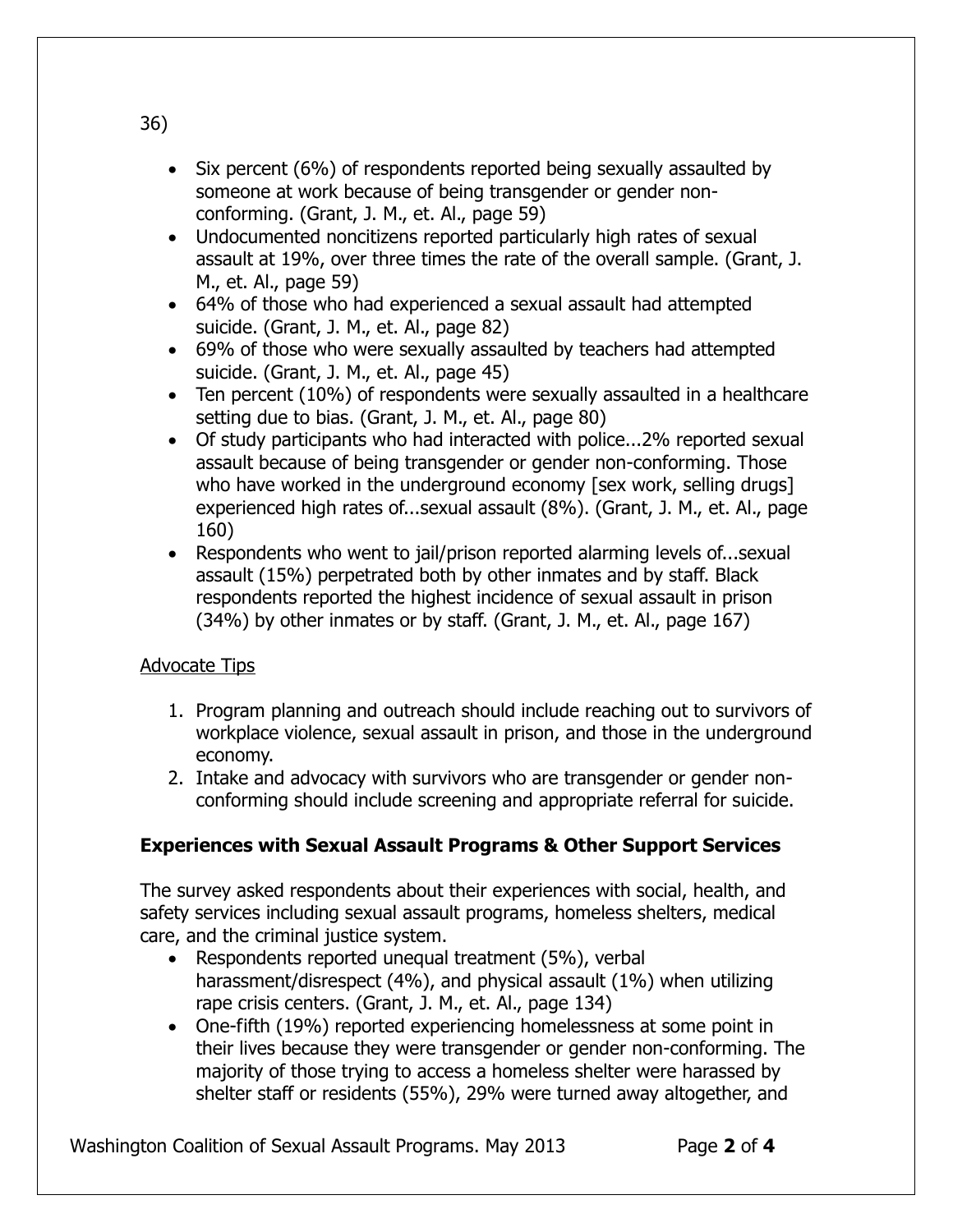22% were sexually assaulted by residents or staff. (Grant, J. M., et. Al., page 4)

- Transgender and gender non-conforming people frequently experience discrimination when accessing health care, from disrespect and harassment to violence and outright denial of service [19% were refused care]. These realities, combined with widespread provider ignorance about the health needs of transgender and gender non-conforming people, deter them from seeking and receiving quality health care. (Grant, J. M., et. Al., page 72)
- Police harassment and assault had an apparent deterrent effect on respondents' willingness to seek out help from law enforcement with 46% of the sample reporting that they were uncomfortable seeking help from police while only 35% reported that they were comfortable doing so. (Grant, J. M., et. Al., page 162)

The report states that because "Tremendous damage results from institutional structures weighted against transgender and gender non-conforming people...All of us...[should] take responsibility for the pervasive civil rights violations and callous disregard for basic humanity recorded and analyzed here." The report continues by urging us each to consider "…the institutional policies we reject or uphold" in terms of how they "either recreate or confront the outrageous discrimination study participants endure." (Grant, J. M., et. Al., page 11)

### Advocate Tips

- 1. Advocates should be aware of possible negative experiences and attitudes towards medical professionals and the criminal justice system when working with transgender survivors, and build a list of referrals in those fields for transgender survivors.
- 2. "Places of public accommodation [including rape crisis centers] should develop their own non-discrimination policies related to gender identity/expression and train staff on how to follow these policies. Service organizations should develop cultural competency." (Grant, J. M., et. Al., page 136)

# **About the Report**

This report comes from the National Center for Transgender Equality and the National Gay and Lesbian Task Force. It includes a valuable executive summary, a portrait of transgender and gender non-conforming people (demographics), as well as sections on education, employment, health, family life, public accommodations (including rape crisis centers and domestic violence shelters), and police and incarceration. Each section includes key findings, a more in depth look at the data, conclusions, and recommendations.

Washington Coalition of Sexual Assault Programs. May 2013 Page 3 of 4